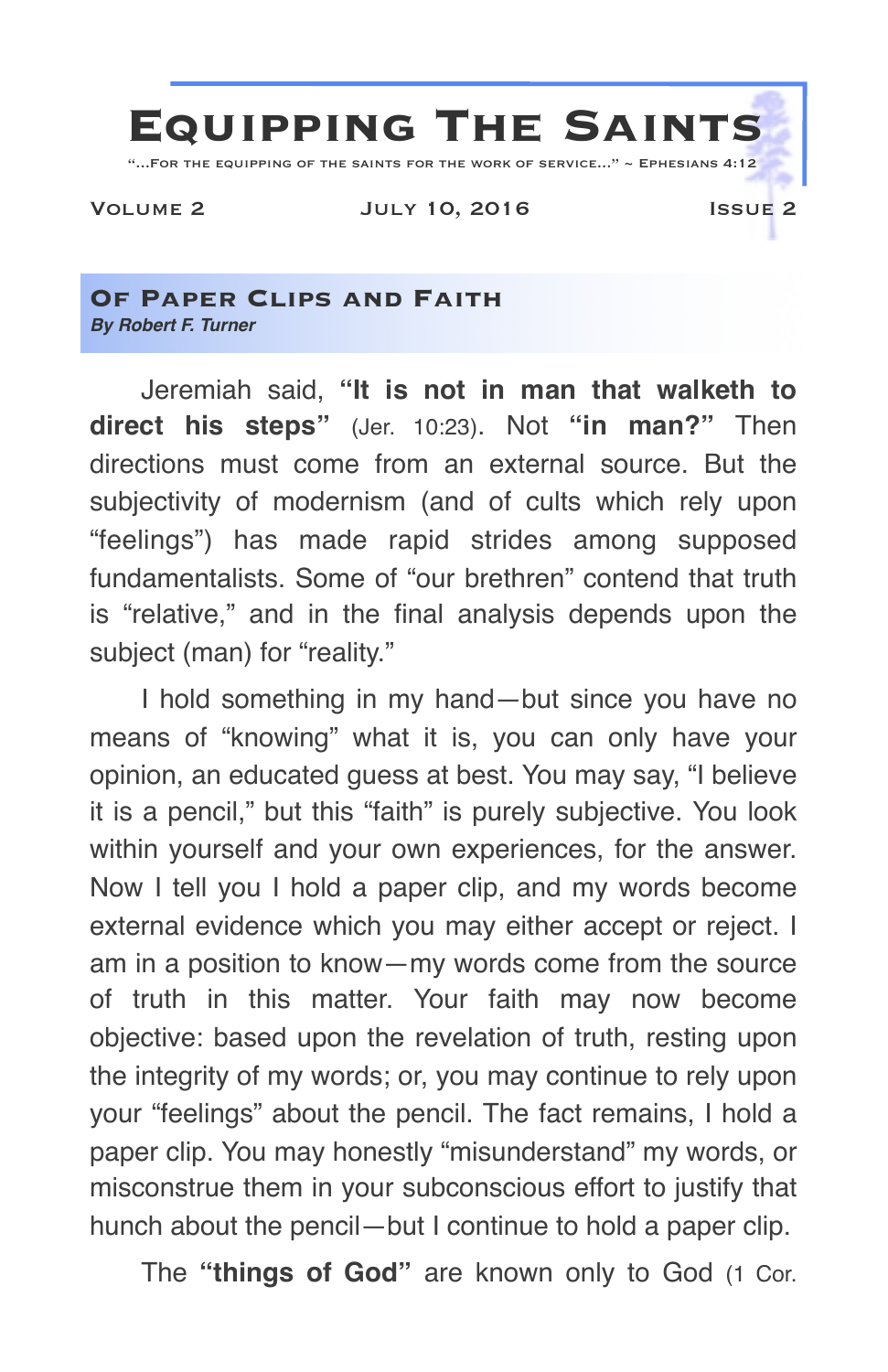2:11-13) and are available to man only through the inspired message. God's word is truth; regardless of man's acceptance or rejection of it (John 17:17). The faith that can save is objective faith; honest, submissive acceptance of the evidence which God provides (Rom. 10:17).

When man presumes to judge God's revelation, accepting or rejecting as human wisdom or experience dictates, man elevates himself above his Maker. He transgresses "law" (abstractly, article) denying the authority of God to regulate His creatures (Jam. 2:10f). But we are to speak and do as they who shall be judged by law (vs. 12). The legislative, executive, and judicial branches of divine government are summed in one, even God (Jam. 4:12). Paul insisted that his message was that which God had revealed unto him. He said, **"My speech and my preaching was not with enticing words of man's wisdom, but in demonstration of the Spirit and of power: That your faith should not stand in the wisdom of men, but in the power of God"** (1 Cor. 2:4). It is not in man, nor from among men, but from a source external of man that divine truths are revealed. This means we either accept a verbally inspired revelation from God, or stand without certainty of any truth. We have faith (true, objective faith) or wallow miserably in the conflicting philosophies of men.

True objective faith is under fire today from "brethren" who make light of verbal inspiration—openly, or by advocating modern "versions" that do not respect God's words. Such faith is smothered by the "relativists" who ridicule the "certainty" of truth. We are taught relative or subjective faith "for the sake of unity"—and how long will "one God" tolerate us? *Plain Talk, Vol. 6, No. 4, Pg. 5, June 1969*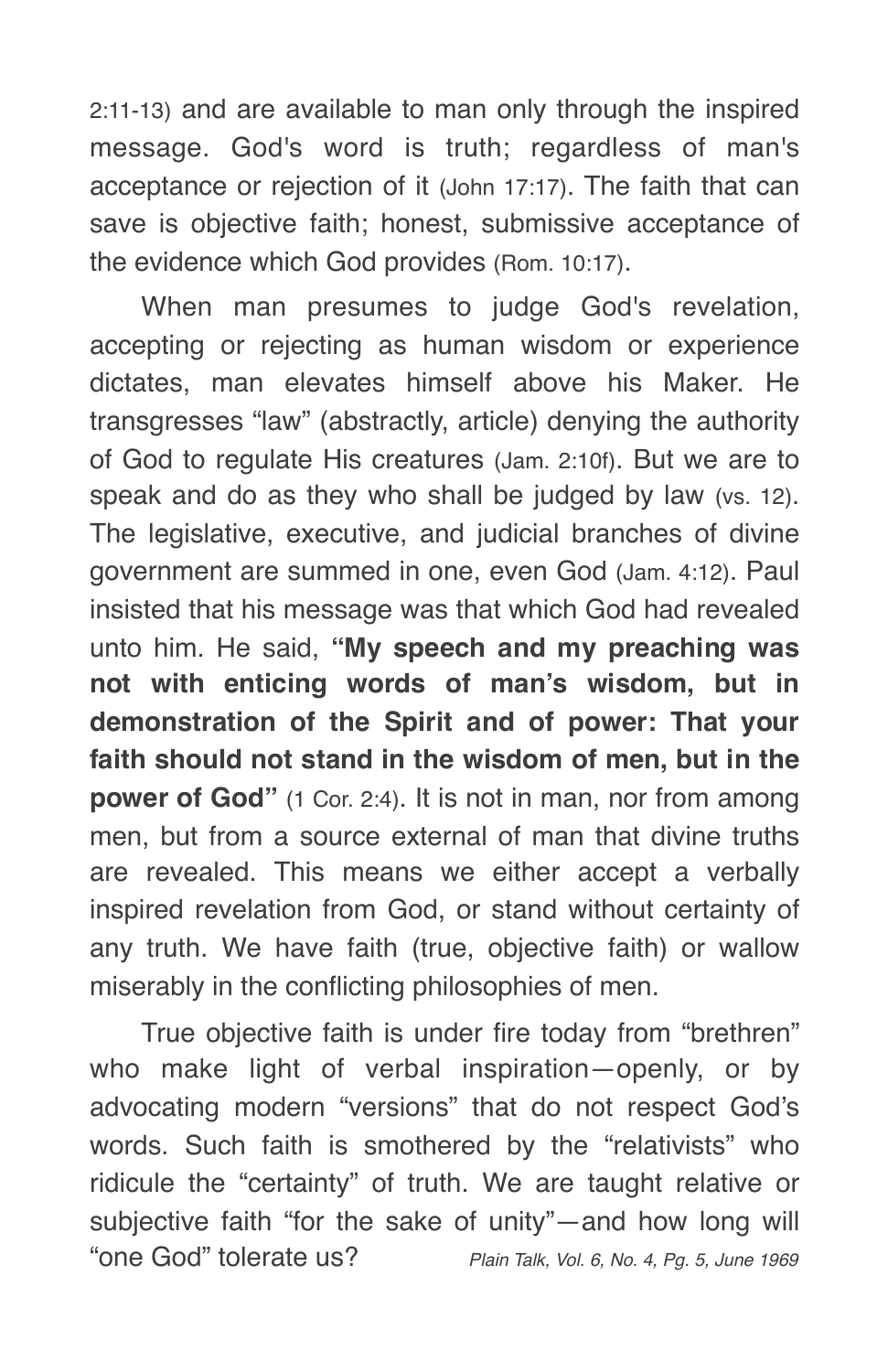## **The Most Important Choice You Will Ever Make** *By Marshall McDaniel*

Just before his death, Joshua insisted the Israelites make a critical decision, **"Choose you this day whom ye will serve; whether the gods which your fathers served that were beyond the River, or the gods of the Amorites, in whose land ye dwell: but as for me and my house, we will serve Jehovah"** (Joshua 24:15, ASV). This choice is not, however, exclusive to the Jews. Everyone, from beginning to end, has had to and will have to make this decision. It is ultimately a selection with eternal consequences, life or death (John 5:29). It is up to us which we decide.

First, it is a **personal** choice. **"Choose YOU this day whom ye will serve."** No one can make this decision for another: Parents can't; friends can't; shepherds can't. Only the individual can. The Lord gives us free-will to make this choice, but remember, if we decide against God, He will permit our selection. As one writer said of those who reject the Lord, "They spend their lives telling God to leave them alone. And at the moment of their final breath, he honors their requests."

It is, next, a **daily** choice. **"Choose you THIS DAY whom ye will serve."** There is a specific day that we begin following God; there is no growing into or falling into this decision. For those of us who are Christians, it was the day we turned ourselves over to God and submitted to baptism (Rom. 6:3-7). Yet, that day was only the beginning. Luke 9:23 reads, **"If anyone desires to come after Me, let him deny himself, and take up his cross DAILY, and follow Me"** (emp. added). We must, therefore, choose this day and every day for the rest of our lives whom we will serve.